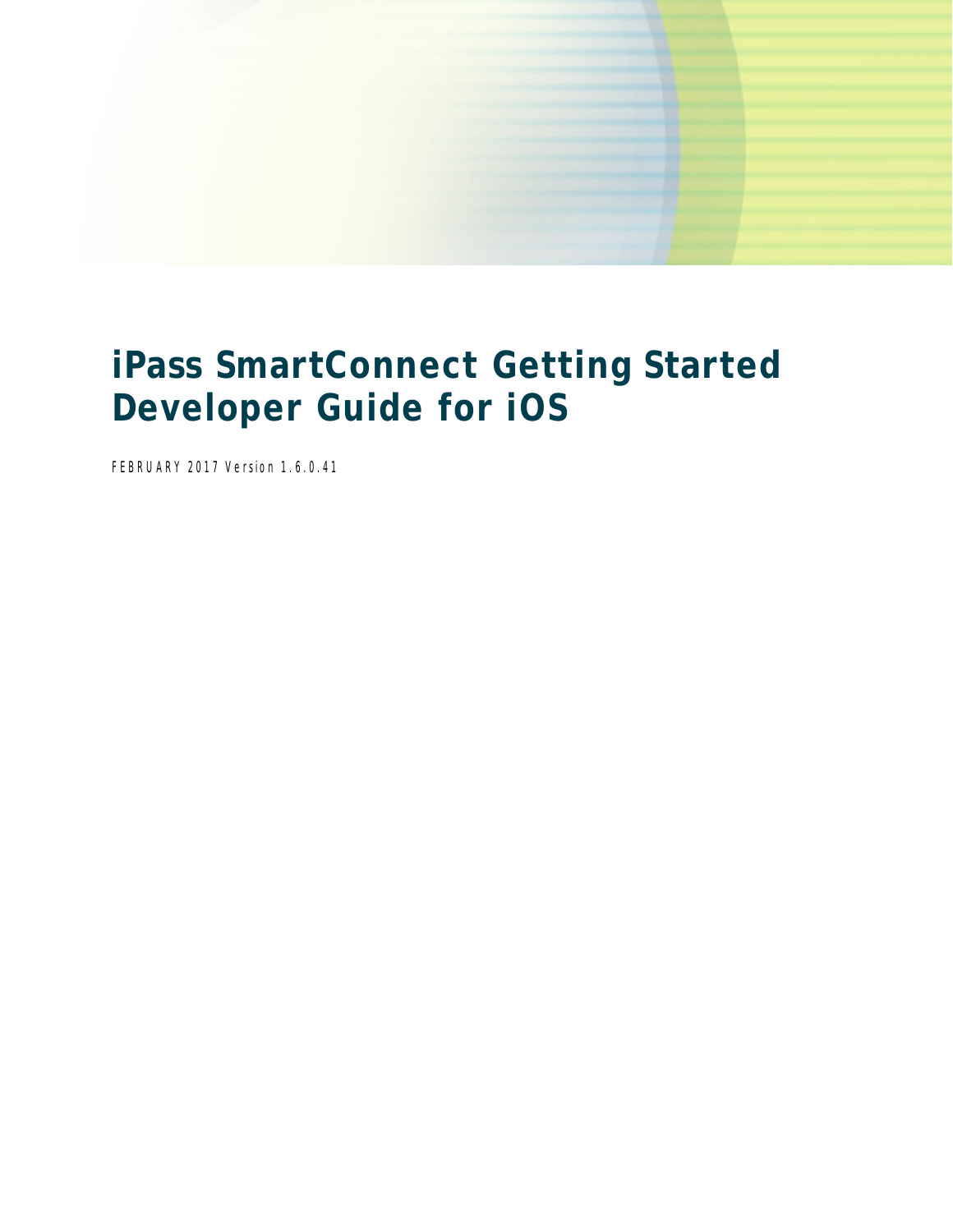# Contents

| Creating Provisioning Profiles and Configuring SmartConnect enabled apps 2 |
|----------------------------------------------------------------------------|
|                                                                            |
|                                                                            |
|                                                                            |
|                                                                            |
|                                                                            |
|                                                                            |
|                                                                            |
|                                                                            |
|                                                                            |
|                                                                            |
|                                                                            |
|                                                                            |
|                                                                            |
|                                                                            |
|                                                                            |
|                                                                            |
|                                                                            |
|                                                                            |
|                                                                            |
|                                                                            |
|                                                                            |

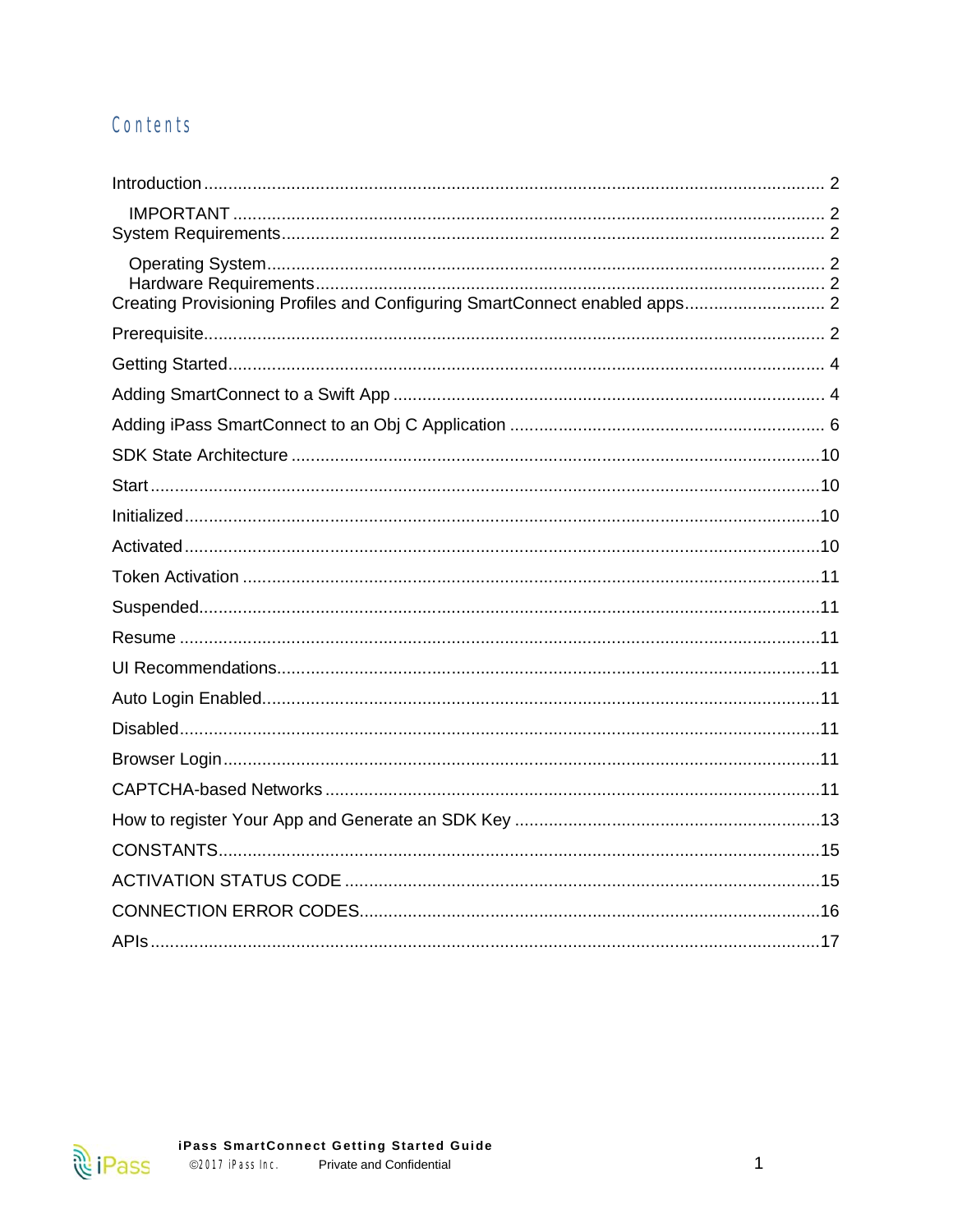# <span id="page-2-0"></span>**Introduction**

This document covers the initial implementation of the iPass Smart Connect SDK for iOS. iPass Smart Connect provides end-to-end connectivity framework for authenticating to iPasssupported WiFi networks across the globe.

#### <span id="page-2-1"></span>**IMPORTANT**

This is a preliminary document for an API or technology in development. iPass is supplying this information to help you plan for the adoption of the programming interfaces described in this guide. This information is subject to change and software implemented according to this document should be tested with the latest version of the iPass SDK and accompanying documentation.

# <span id="page-2-3"></span><span id="page-2-2"></span>**System Requirements**

#### **Operating System**

∑ iOS 9.0 and onwards

#### <span id="page-2-4"></span>**Hardware Requirements**

● Devices based on armv7, armv7s, arm64 architecture

# <span id="page-2-5"></span>**Creating Provisioning Profiles and Configuring SmartConnect enabled apps**

## <span id="page-2-6"></span>**Prerequisite**

- 1. You must obtain the entitlements required for **Network Extension APIs** before using the SDK on a real device: send an email to networkextension@apple.com to obtain the entitlements to access WiFi APIs.
- 2. Select "**Network Extension**" as the entitlement when creating a provisioning profile on the Apple developer portal in your developer account:

Entitlements: Network Extension iOS (Dev)

 $\Diamond$ 

This option is enabled by Apple after obtaining required entitlements. You will also need the NEHotspotHelper NEHotspotHelper API. To properly use NEHotspotHelper, the com.apple.developer.networking.HotspotHelper entitlement is required.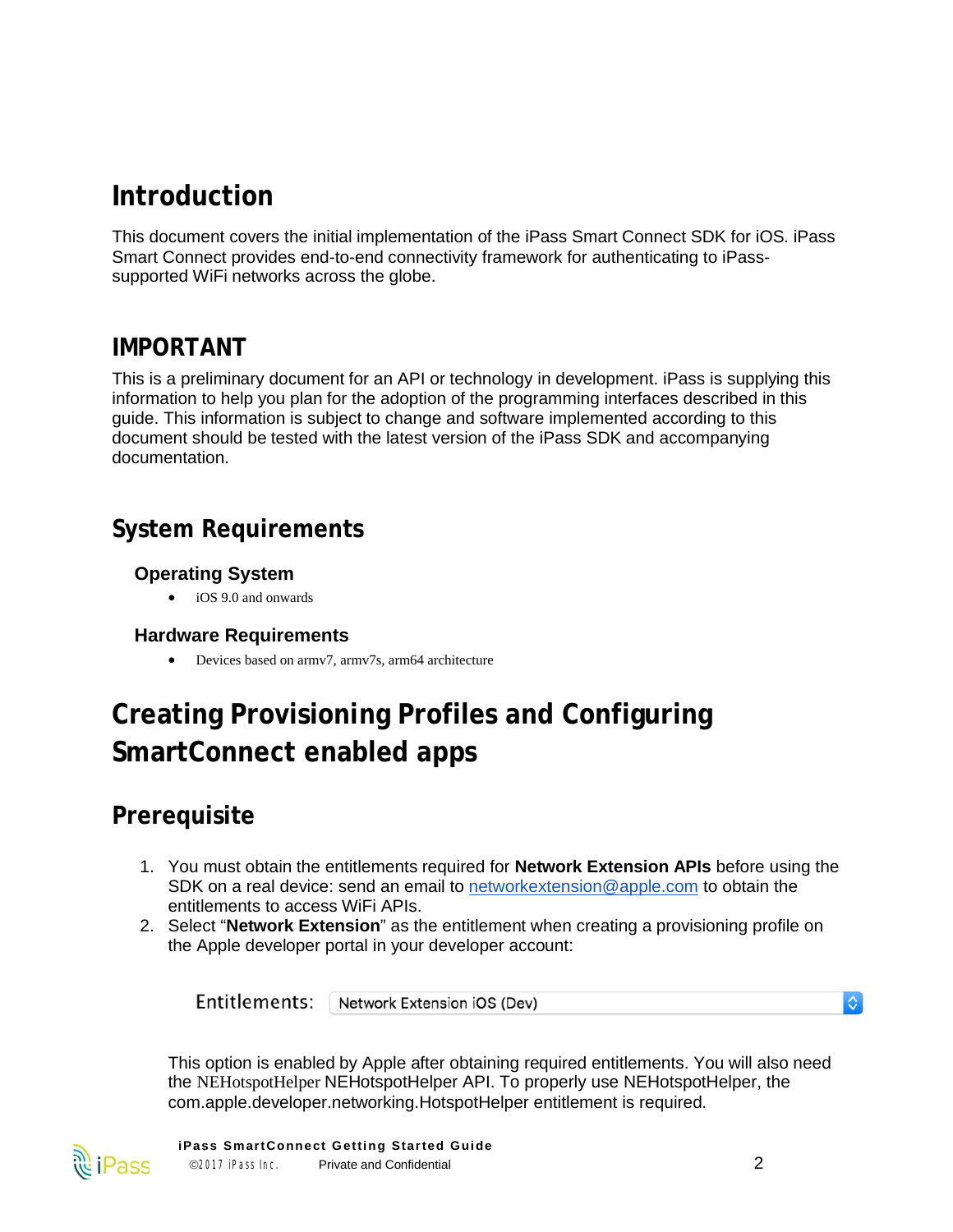- 3. After obtaining the entitlements, create an entitlements file in XCode under the project using the SDK. Use the Capabilities pane under the project target to enable any of the services. This will create an entitlement file. To create the file manually:
	- **From the file menu, select New File**
	- **Select iOS > Resource > Property List**
	- Name the new file "foo.entitlements" (typically, "foo" is the target name)
	- Click the (+) next to "Entitlements File" to add a top-level item (the property list editor will use the correct schema due to the file extension)
	- Set your target's CODE\_SIGN\_ENTITLEMENTS build setting to be the path to entitlements file you just added.
	- Add these capabilities settings to the target:

|                         | Keychain Groups: \$(CFBundleIdentifier)                                                                                              |     |
|-------------------------|--------------------------------------------------------------------------------------------------------------------------------------|-----|
|                         |                                                                                                                                      |     |
|                         |                                                                                                                                      |     |
|                         | Steps: √ Add the "Keychain Sharing" entitlement to your entitlements file<br>√ Add the "Keychain Sharing" entitlement to your App ID |     |
| <b>Inter-App Audio</b>  |                                                                                                                                      | OFF |
| <b>Background Modes</b> |                                                                                                                                      | ON  |
|                         | Modes: Audio, AirPlay and Picture in Picture                                                                                         |     |
|                         |                                                                                                                                      |     |
|                         | Location updates                                                                                                                     |     |
|                         | Voice over IP                                                                                                                        |     |
|                         | Newsstand downloads                                                                                                                  |     |
|                         | External accessory communication                                                                                                     |     |
|                         | Uses Bluetooth LE accessories                                                                                                        |     |
|                         | Acts as a Bluetooth LE accessory                                                                                                     |     |
|                         | Background fetch                                                                                                                     |     |
|                         | Remote notifications                                                                                                                 |     |

4.

<u>ह</u>ैि iPass

Set the following value in the entitlements file:

#### *com.apple.developer.networking.HotspotHelper YES*

| Key                                          | Type           | Value                                         |
|----------------------------------------------|----------------|-----------------------------------------------|
| <b>▼ Entitlements File</b>                   | Dictionary     | (4 items)                                     |
| application-identifier                       | <b>String</b>  | \$(AppldentifierPrefix)\$(CFBundleIdentifier) |
| get-task-allow                               | Boolean        | <b>YES</b>                                    |
| com.apple.developer.networking.HotspotHelper | <b>Boolean</b> | <b>YES</b>                                    |
| ▼ Keychain Access Groups                     | Array          | $(1$ item)                                    |
| Item 0                                       | <b>String</b>  | \$(AppIdentifierPrefix)\$(CFBundleIdentifier) |

- 5. Add the following keys to the target's info.plist file:
	- ß "**network-authentication**" as one of the "**Required Background Modes**"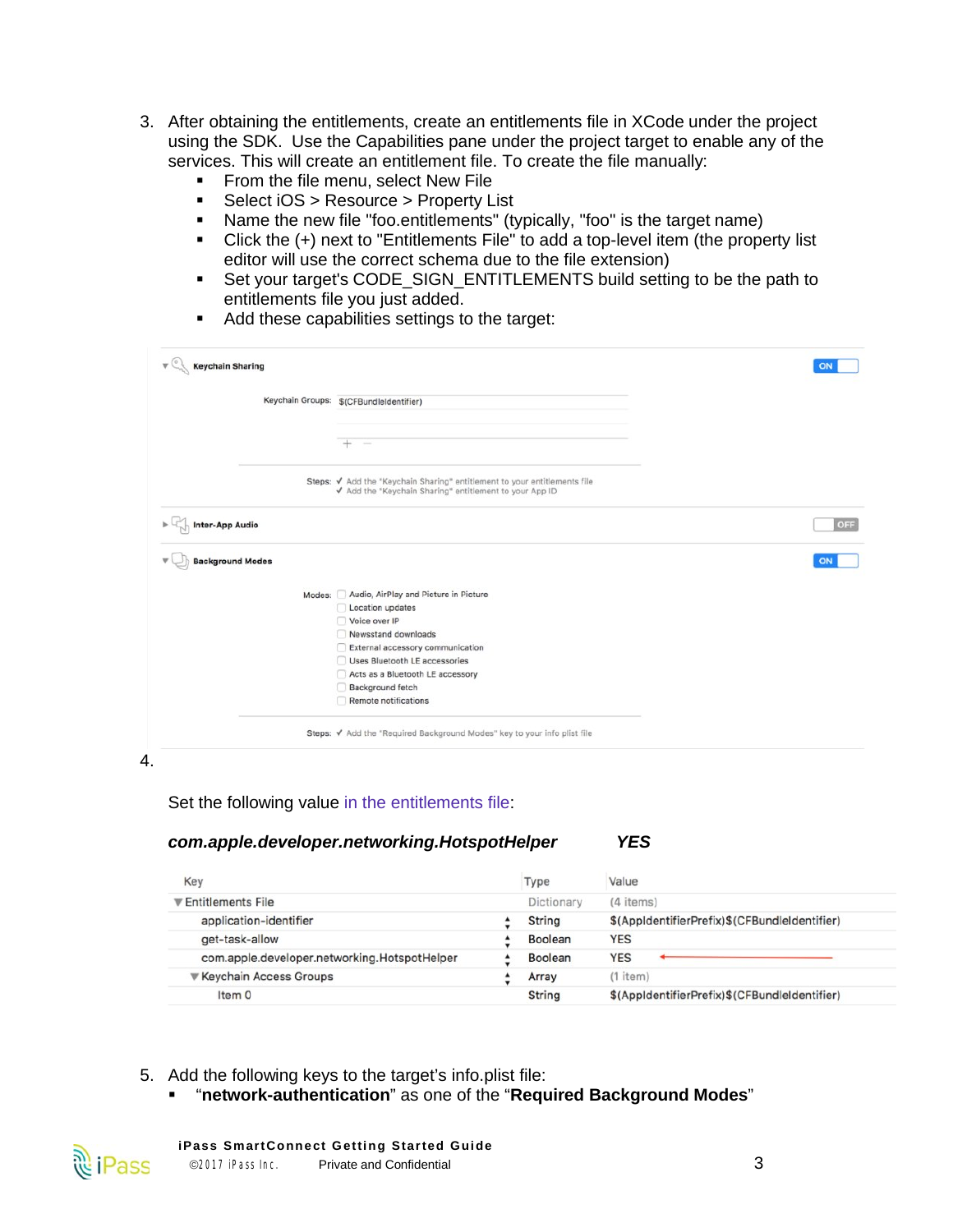- ß Add "**App Transport Security Settings"** key to the list and add **"Allow Arbitrary Loads"** key to it and set it to **"YES"**
- Add the following description keys to the file which is a mandatory requirement for the services SmartConnect uses:
	- **1. Privacy Location Usage Description**
	- **2. Privacy Location When In Use Usage Description**
	- **3. Privacy Motion Usage Description**

| App Transport Security Settings               | Dictionary    | $(1$ item)             |
|-----------------------------------------------|---------------|------------------------|
| ▼ Required background modes                   | Array         | $(1$ item)             |
| Item 0                                        | <b>String</b> | network-authentication |
| ▶ Supported interface orientations (i • Array |               | (4 items)              |

That's all that's needed to begin with. We'll now show you how to integrate the SDK framework in the application target and start coding.

# <span id="page-4-0"></span>**Getting Started**

Note: Please note that the framework is a FAT framework, which means that it contains both device and simulator architecture. Apple does not currently allow uploading applications linked against FAT frameworks. The applications are suggested to remove simulator architecture slices before uploading the app to App Store. Follow **[this link](http://www.google.com/url?q=http%3A%2F%2Fikennd.ac%2Fblog%2F2015%2F02%2Fstripping-unwanted-architectures-from-dynamic-libraries-in-xcode%2F&sa=D&sntz=1&usg=AFQjCNHOwb1a4jEemeIYbNoPb5O-OCnEFA)** for extra help on unwanted architectures in dynamic libraries.

## <span id="page-4-1"></span>**Adding SmartConnect to a Swift App**

- 1. In XCode, select an available template to create a new Swift-based project.
- 2. Copy the iPass SmartConnect framework to a directory of your choice.
- 3. From the target navigator pane, select the Swift target that you want the iPass SmartConnect framework to link to.

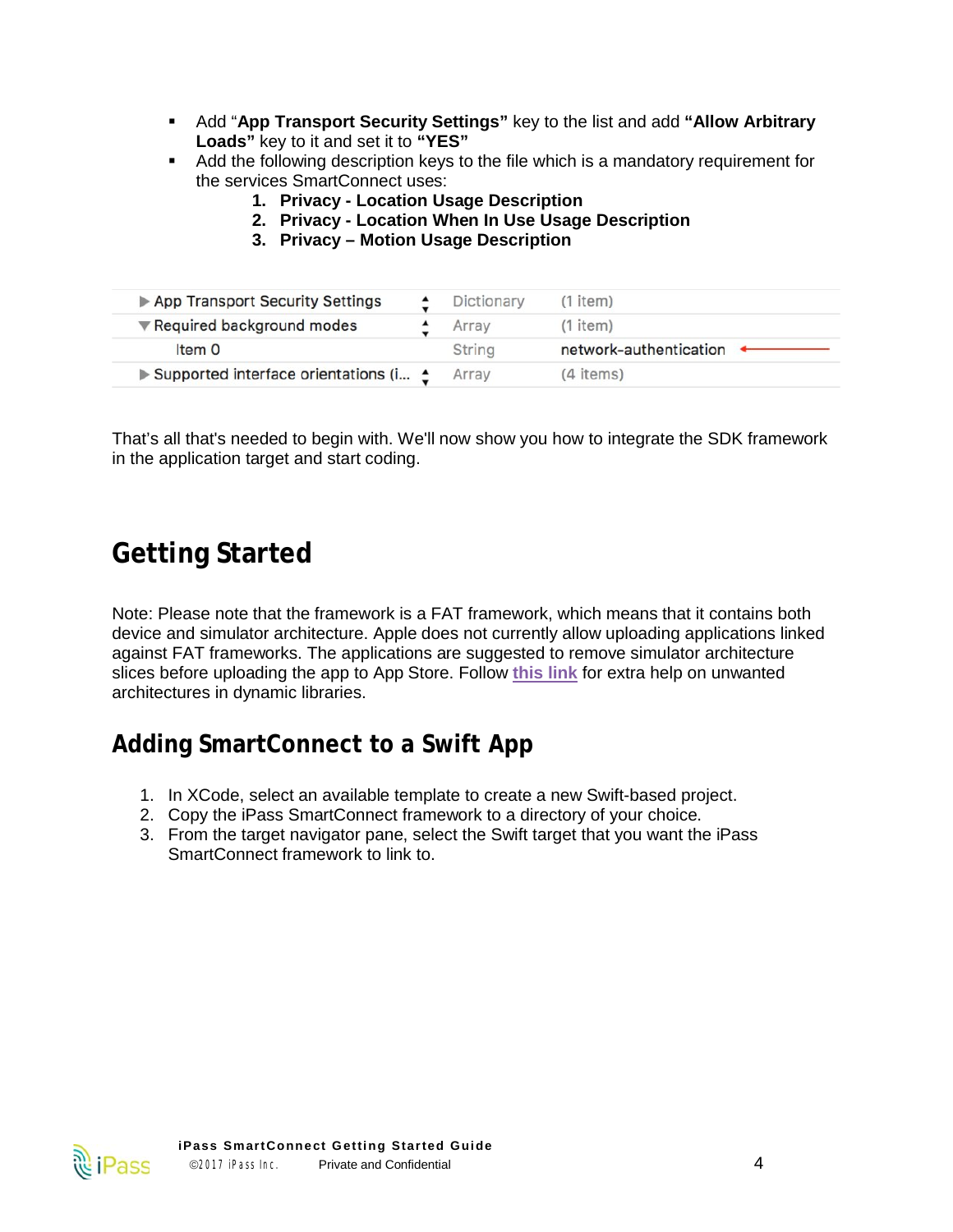| $\Box$                     | General           | Capabilities | Resource Tags             | Info            | <b>Build Settings</b>                                | <b>Build Phas</b>  |
|----------------------------|-------------------|--------------|---------------------------|-----------------|------------------------------------------------------|--------------------|
| <b>PROJECT</b><br>Examples | $\Psi$ Identity   |              |                           |                 |                                                      |                    |
| <b>TARGETS</b>             |                   |              |                           |                 | Bundle Identifier com.ipass.smartconnect.swiftexampl |                    |
| <b>SwiftExample</b>        |                   |              | Version 1.0.0             |                 |                                                      |                    |
| ObjCBxample                |                   |              |                           |                 |                                                      |                    |
|                            |                   |              |                           | Build 1.0.0.50  |                                                      |                    |
|                            |                   |              |                           |                 | Team Unknown name (2N2R452CN2)                       | $ \diamond\rangle$ |
|                            | ▼ Deployment Info |              |                           |                 |                                                      |                    |
|                            |                   |              | Deployment Target 8.0     |                 |                                                      | ×                  |
|                            |                   |              | <b>Devices</b>            | Universal       |                                                      | $ \diamond\rangle$ |
|                            |                   |              | Main Interface Main       |                 |                                                      | $\mathbf{v}$       |
|                            |                   |              | <b>Device Orientation</b> | <b>Portrait</b> |                                                      |                    |
|                            |                   |              |                           | Upside Down     |                                                      |                    |
|                            |                   |              |                           |                 | Landscape Left                                       |                    |
|                            |                   |              |                           |                 | Landscape Right                                      |                    |
|                            |                   |              | <b>Status Bar Style</b>   | <b>Default</b>  |                                                      | $\ddot{\bullet}$   |
|                            |                   |              |                           |                 | Hide status bar                                      |                    |
|                            |                   |              |                           |                 | Requires full screen                                 |                    |

4. Go to the target **General** tab, then go to the Embedded Binaries section and select the "+" button to add the following frameworks to your project:

| CommonCrypto.framework  in Framework     |
|------------------------------------------|
| Crypto.framework in Framework            |
| ObjectMapper.framework in Framework      |
| iPassSmartConnect.framework in Framework |
| Connect.framework in Framework           |
| $\sim$                                   |

Remove the frameworks that were automatically added in the Linked Frameworks and Libraries sections. Again, *not removing* these frameworks may cause problems while uploading your application in the App Store.

5. All frameworks--except **iPassSmartConnect**-can be found inside the *Dependencies* folder inside the iPassSmartConnect package.

6.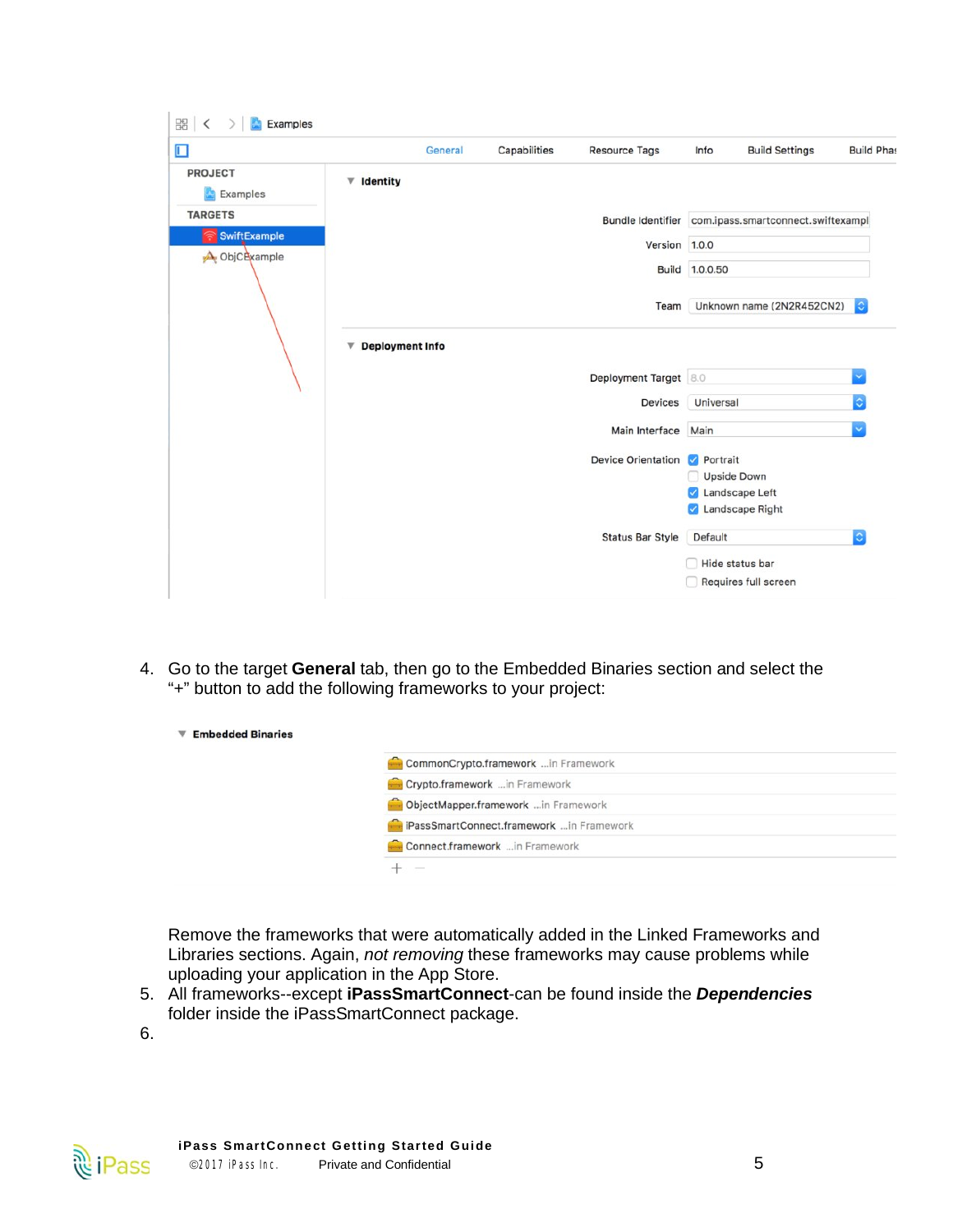#### 10. Change these values in Build Settings:

| Embedded Content Contains Swift Code | Yes  |
|--------------------------------------|------|
| <b>Enable Bitcode</b>                | No ≎ |

#### 11. Verify the framework search paths in Build Settings.

| Framework Search Paths                            |                                                                                           |                 |  |
|---------------------------------------------------|-------------------------------------------------------------------------------------------|-----------------|--|
| Sub-Directories to Exclude in Recursive Searches. | ".nib *.loroi *.framework *.ach *.xcode* *.xcr ets (*) .DS Store CVS .svn .ait .ha *.pbpr |                 |  |
|                                                   | \$(inherited)                                                                             | non-recursive C |  |
| - Deployment                                      | \$(PROJECT_DIR)/SMCSample                                                                 | non-recursive C |  |
| Setting                                           | \$(PROJECT_DIR)/SMCSample/iPassSmartConnect.framework/Frameworks non-recursive 2          |                 |  |

Once the project is set-up, import the iPassSmartConnect module to use iPassSmartConnect. We have attached an *Examples* project for greater details on how to get started with iPassSmartConnect, but to start with, add the following code sample to your application delegate:

```
let connectionDelegate = MyConnectionDelegate()
try SMCCore.initialize(sdkKey, annotation: "Wifi Works !!", logLevel: .SMCDEBUG)
let characterizer = SMCCharacterizer()
let pluginHandler = SMCCaptivePluginHandler(characterizer: characterizer)
SMCCore. sharedInstance(). connectionManager?. captivePlugin =
SMCCaptivePluginFactory.createPluginWith(pluginHandler)
SMCCore. sharedInstance(). connectionManager?.delegate = connectionDelegate
```
12. MyConnectionDelegate class conforms to the ConnectionDelegate protocol and receives connection-related information.

## <span id="page-6-0"></span>**Adding iPass SmartConnect to an Objective C Application**

1. In XCode, select an available template to create a new Objective-based project.

2. Copy the iPass SmartConnect framework to a directory of your choice.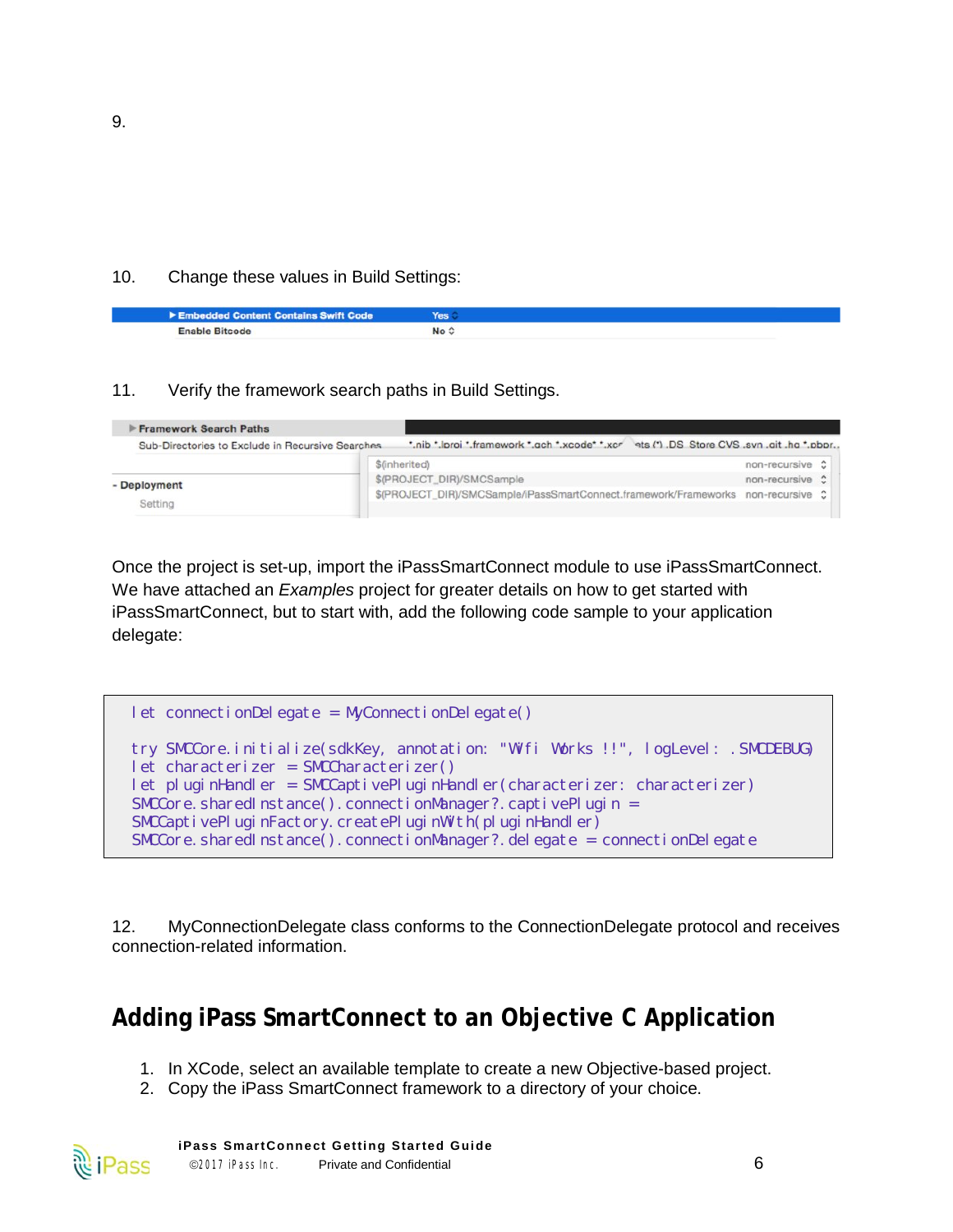3. From the target navigator pane, select the Objective target that you want the iPass SmartConnect framework to link to:

|                                                                      | Examples.xcodepro             |                                                                                         | Editor                                                                                                                                                                       |   |
|----------------------------------------------------------------------|-------------------------------|-----------------------------------------------------------------------------------------|------------------------------------------------------------------------------------------------------------------------------------------------------------------------------|---|
| RQAO ED E<br><b>E</b>                                                |                               | $\mathbb{E}$ $\mathbb{E}$ $\langle \rangle$ $\mathbb{E}$ Examples                       |                                                                                                                                                                              |   |
| Examples                                                             |                               | $\Box$                                                                                  |                                                                                                                                                                              | × |
| Shared<br>۳.<br>Framework<br>SwiftExample<br>ObjCExample<br>Products | $\overline{\phantom{a}}$<br>M | <b>PROJECT</b><br>En Examples<br><b>TARGETS</b><br>SwiftExample<br><b>A</b> ObjCExample | $+$<br>Target Dependencies (0 items)<br>Compile Sources (5 items)<br>E Link Binary With Libraries (4 items)<br>Copy Bundle Resources (4 items)<br>Embed Frameworks (4 items) |   |
|                                                                      |                               |                                                                                         |                                                                                                                                                                              |   |

4. Go to **General** tab of the target, then to the Embedded Binaries section. Select the '+ button to add the framework to your project.

| $\Box$              |                                  | General | Capabilities    | Resource Tags                        | Info                              | <b>Build Settings</b>                                | Build Phases | <b>Build Rules</b> |
|---------------------|----------------------------------|---------|-----------------|--------------------------------------|-----------------------------------|------------------------------------------------------|--------------|--------------------|
| PROJECT<br>Examples | $\overline{\mathbf{v}}$ Identity |         |                 |                                      |                                   |                                                      |              |                    |
| <b>TARGETS</b>      |                                  |         |                 |                                      |                                   | Bundle Identifier com.ipass.smartconnect.objcexample |              |                    |
| SwiftExample        |                                  |         |                 | Version 1.0                          |                                   |                                                      |              |                    |
| A ObjCExample       |                                  |         |                 | Build 1                              |                                   |                                                      |              |                    |
|                     |                                  |         |                 |                                      |                                   |                                                      |              |                    |
|                     |                                  |         |                 |                                      | Team None                         |                                                      |              |                    |
|                     | ▼ Deployment Info                |         |                 |                                      |                                   |                                                      |              |                    |
|                     |                                  |         |                 | Deployment Target 9.0                |                                   |                                                      |              |                    |
|                     |                                  |         |                 |                                      | Devices Universal                 |                                                      |              |                    |
|                     |                                  |         |                 | Main Interface Main                  |                                   |                                                      |              |                    |
|                     |                                  |         |                 | Device Orientation <b>D</b> Portrait | Upside Down                       |                                                      |              |                    |
|                     |                                  |         |                 |                                      | Landscape Left<br>Landscape Right |                                                      |              |                    |
|                     |                                  |         |                 | Status Bar Style Default             |                                   |                                                      | $\sim$       |                    |
|                     |                                  |         |                 |                                      | Hide status bar                   |                                                      |              |                    |
|                     |                                  |         |                 |                                      |                                   | Requires full screen                                 |              |                    |
| 2,                  | ▼ App Icons and Launch Images    |         |                 |                                      |                                   |                                                      |              |                    |
|                     |                                  |         |                 | App Icons Source Applcon             |                                   |                                                      | $e$ $o$      |                    |
|                     |                                  |         |                 | Launch Images Source                 |                                   | Use Asset Catalog                                    |              |                    |
|                     |                                  |         |                 | Launch Screen File LaunchScreen      |                                   |                                                      |              |                    |
|                     | $\nabla$ Embedded Binaries       |         |                 |                                      |                                   |                                                      |              |                    |
|                     |                                  | $3 -$   |                 |                                      |                                   | Add embedded binaries here                           |              |                    |
|                     |                                  |         | $\rightarrow +$ |                                      |                                   |                                                      |              |                    |

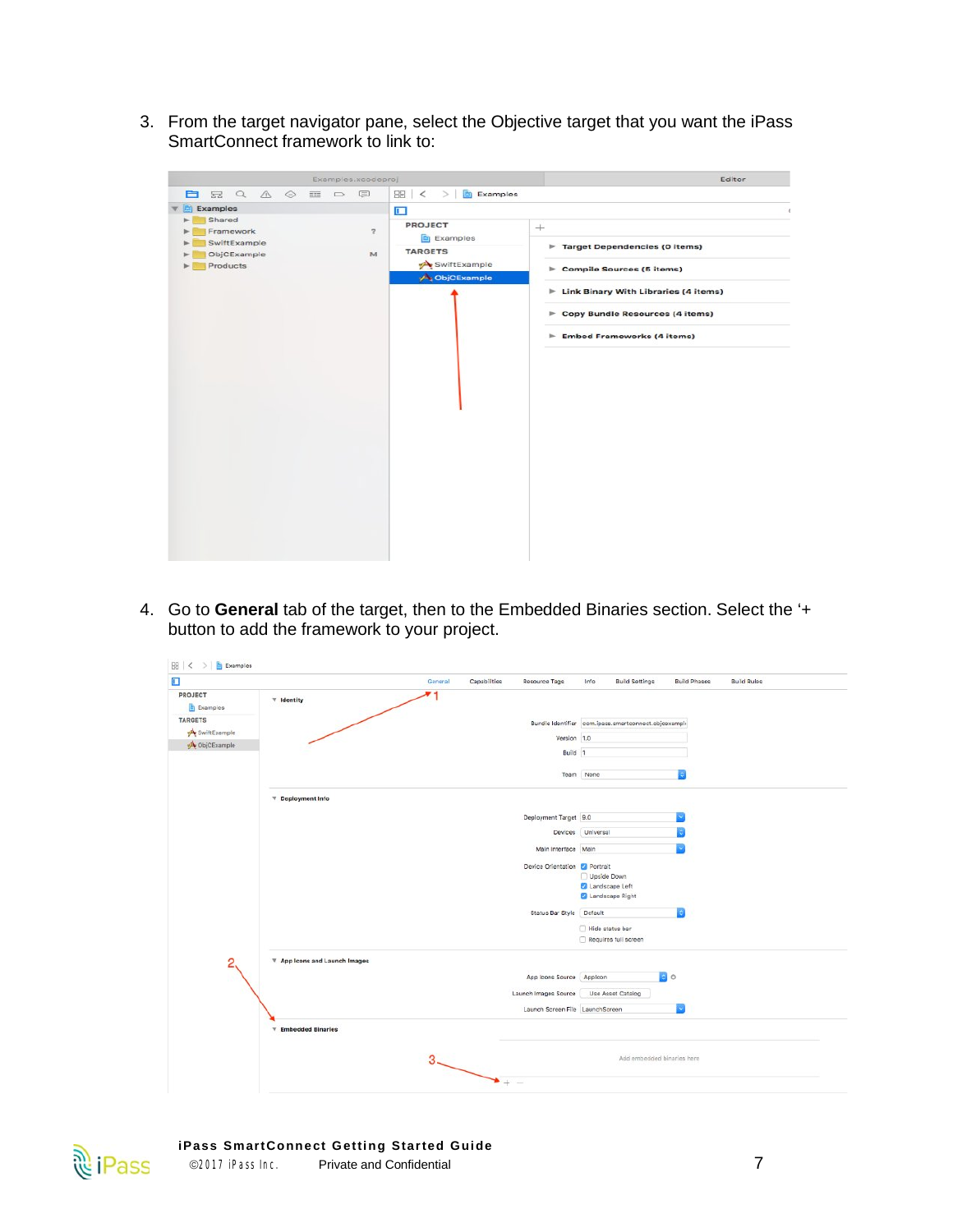| $\Box$                                                                      | Q Search                                                                                                                                                                                                                                             | <b>Id Settings</b><br><b>Build Phases</b><br><b>Build Rules</b>  |  |
|-----------------------------------------------------------------------------|------------------------------------------------------------------------------------------------------------------------------------------------------------------------------------------------------------------------------------------------------|------------------------------------------------------------------|--|
| <b>PROJECT</b><br>Examples<br><b>TARGETS</b><br>SwiftExample<br>ObjCExample | $\nabla$ Examples<br>Framework<br>$\blacktriangledown$<br>CommonCrypto.framework<br>Connect.framework<br>Crypto.framework<br>ObjectMapper.framework<br>iPassSmartConnect.framework<br><b>V</b> Products<br>SwiftExample.applOS<br>ObjCExample.applOS | $\checkmark$<br>eft<br>ght<br>$\hat{\mathbb{C}}$<br>ār<br>screen |  |
|                                                                             | Add Other<br>Add<br>Cancel                                                                                                                                                                                                                           | $\circ$ $\circ$<br>$\circ$ $\circ$<br>$\checkmark$               |  |
|                                                                             | $+ -$                                                                                                                                                                                                                                                | Add embedded binaries here                                       |  |
|                                                                             | $\Psi$ Linked Frameworks and Libraries<br>Name                                                                                                                                                                                                       | <b>Status</b>                                                    |  |
|                                                                             |                                                                                                                                                                                                                                                      | Add frameworks & libraries here                                  |  |
|                                                                             |                                                                                                                                                                                                                                                      |                                                                  |  |

5. Add this framework to your project:

Remove the frameworks that were automatically added in the Linked Frameworks and Libraries section. Again, *not removing* these frameworks may cause problems while uploading your app to the App Store.

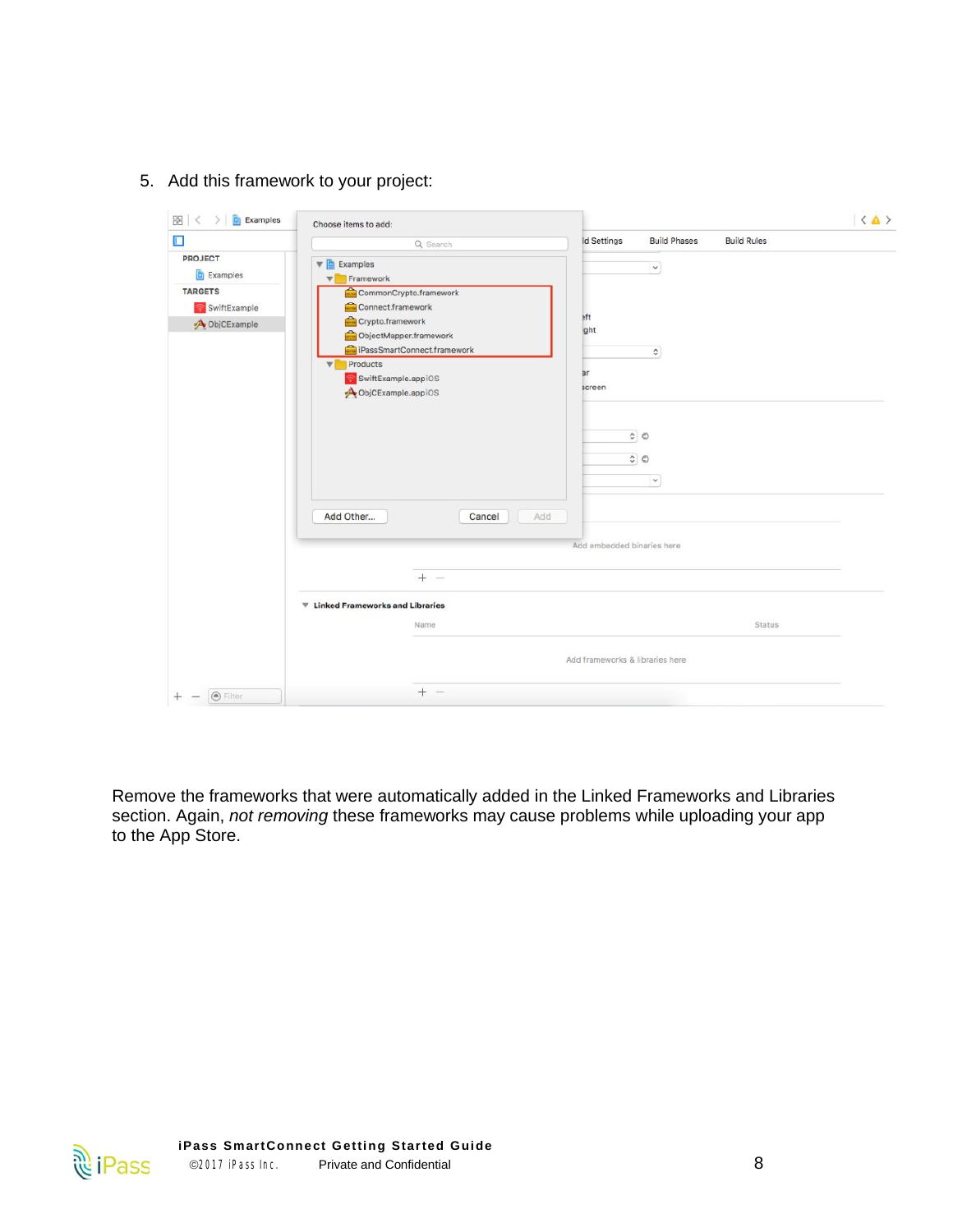6. All frameworks--except **iPassSmartConnect**--can be found inside the *Dependencies* folder inside the iPassSmartConnect package.

| SwiftExample FiPhone<br>$-10 - 1$                                                                                                                                                                                                                                                                                                                   | Examples: Ready   Today at 2:46 PM |                                                                                                                                                                                                                                                                   | $\Delta$ 1                                                                                                                                                                                                                                                                                                                                                                                                                                                | $E \otimes G$ $\Box$       |                          |
|-----------------------------------------------------------------------------------------------------------------------------------------------------------------------------------------------------------------------------------------------------------------------------------------------------------------------------------------------------|------------------------------------|-------------------------------------------------------------------------------------------------------------------------------------------------------------------------------------------------------------------------------------------------------------------|-----------------------------------------------------------------------------------------------------------------------------------------------------------------------------------------------------------------------------------------------------------------------------------------------------------------------------------------------------------------------------------------------------------------------------------------------------------|----------------------------|--------------------------|
| $\mathbb{S}^{\circ} \equiv \boxed{111}$ $\mathbb{S}^{\circ\circ}_{\mathbb{S}^{\circ}}$<br><b>田 〈 〉</b><br>Favorites<br>deproj<br>B<br>Recents<br>$\curvearrowleft$ Applications<br>Desktop<br>Documents<br><b>C</b> Downloads<br>Library<br>Movies<br>н<br>$\Box$ Music<br><b>IDI</b> Pictures<br>Shared<br>Media<br><b>J</b> Music<br>illin Photos | iPassSmartCct.framework ▶<br>×     | Choose items to add:<br>¢<br>Frameworks<br>CodeSignature<br>de.lproj<br>en.iproj<br>es.iproj<br>fr.lproj<br>Frameworks<br>Headers<br>Info.plist<br>a<br><b>B</b> iPassSmartConnect<br>it.iproj<br>jansson.def<br>Modules<br>public_key.pem<br>SMCResources.bundle | CommonCrypto.framework<br>Connect.framework<br>Crypto.framework<br>libswiftContacts.dylib<br>٠<br>libswiftCore.dylib<br>libswiftCoreData.dylib<br>ы<br>D libswiftCoreGraphics.dylib<br>ibswiftCoreImage.dylib<br>IbswiftCoreLocation.dylib<br>D libswiftDarwin.dylib<br>ibswiftDispatch.dylib<br>$\triangleright$ $\bigcirc$ libswift Foundation.dylib<br>BibswiftObjectiveC.dylib<br>ibswiftUlKit.dylib<br>ibswiftWebKit.dylib<br>ObjectMapper.framework | ô<br>$\subset$<br>Q Search | $\langle \Delta \rangle$ |
|                                                                                                                                                                                                                                                                                                                                                     |                                    |                                                                                                                                                                                                                                                                   |                                                                                                                                                                                                                                                                                                                                                                                                                                                           | Cancel<br>Open             |                          |
|                                                                                                                                                                                                                                                                                                                                                     |                                    | $+$<br><b>College</b>                                                                                                                                                                                                                                             |                                                                                                                                                                                                                                                                                                                                                                                                                                                           |                            |                          |
|                                                                                                                                                                                                                                                                                                                                                     | ▼ Linked Frameworks and Libraries  |                                                                                                                                                                                                                                                                   |                                                                                                                                                                                                                                                                                                                                                                                                                                                           |                            |                          |
|                                                                                                                                                                                                                                                                                                                                                     |                                    | Name                                                                                                                                                                                                                                                              |                                                                                                                                                                                                                                                                                                                                                                                                                                                           | Status                     |                          |

10. After this project is set-up, you must import the umbrella header file for iPassSmartConnect or use @import iPassSmartConnect to import the module.

11. We have attached an *Examples* project for greater detail on how to get started with iPassSmartConnect. To start, add the following code sample in your application delegate: self.connectionDelegate = [MyConnectionDelegate new];

NSString\* sdkKey = @"<SDK Key>"

NSError\* error:

[SMCCore initialize:sdkKey annotation:@"Test ObjC Annotation" logLevel:SMCDEBUG error:&error]; id<Characterizer> characterizer = [[SMCCharacterizer alloc] init];

id<CaptivePluginHandler> pluginHandler = [[SMCCaptivePluginHandler alloc] initWithCharacterizer:characterizer];

[SMCCore sharedInstance].connectionManager.captivePlugin = [SMCCaptivePluginFactory createPluginWith:pluginHandler];

[SMCCore sharedInstance].connectionManager.delegate = self.connectionDelegate;

MyConnectionDelegate class conforms to the ConnectionDelegate protocol and receives connection-related information.

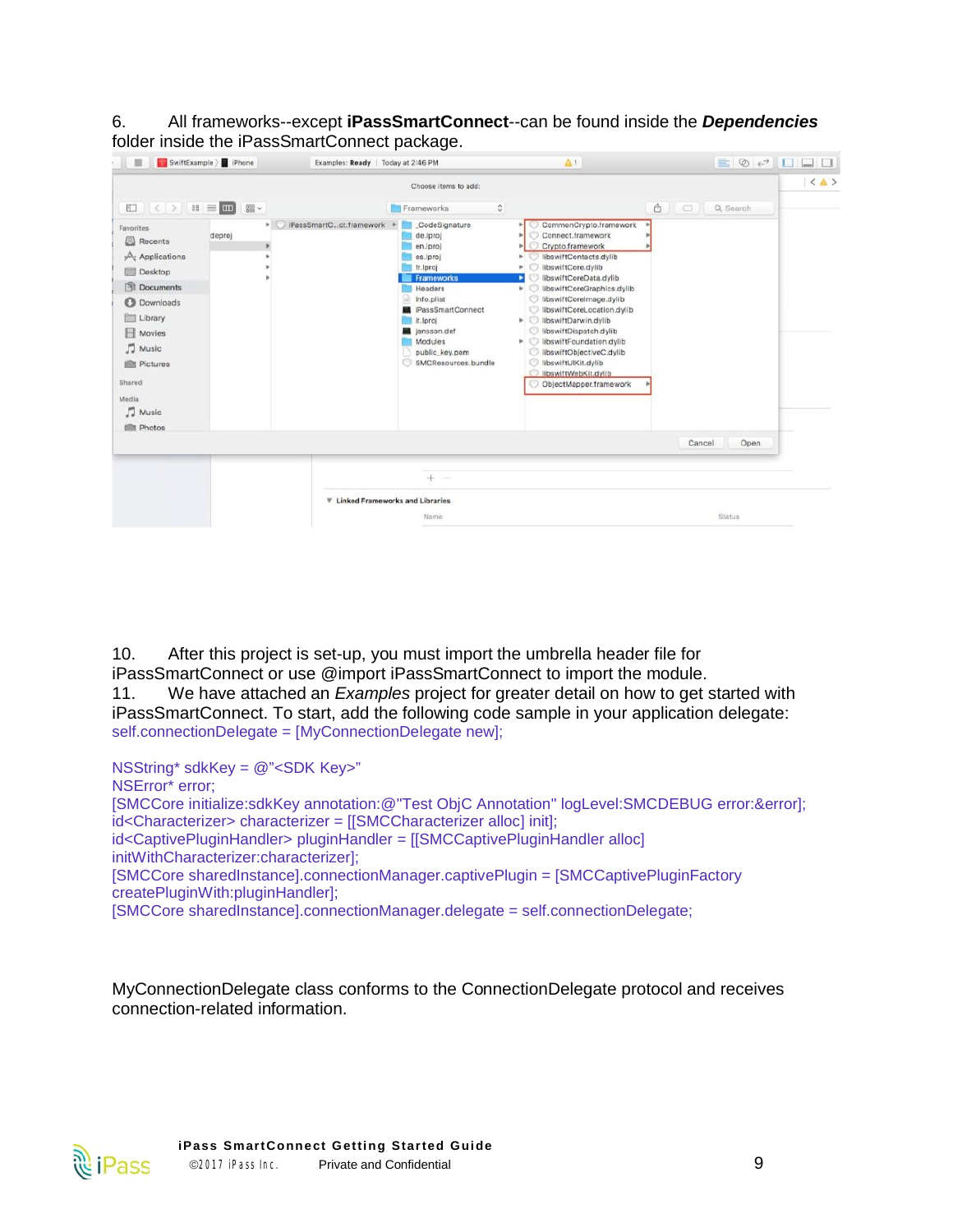# <span id="page-10-0"></span>**SDK State Architecture**



# <span id="page-10-1"></span>**Start**

In this state, the SDK has been loaded but has not been initialized yet. No information--such as connection status or auto connect, for example--will be passed to the host app.

# <span id="page-10-2"></span>**Initialized**

- 1. The first thing the host app should do is initialize the SDK by making a call to SMCCore's initialize function.
- 2. The initialize function takes the SDK key, annotation string that the host app wants to show in the native WiFi settings, and the log level.
- 3. The initialize call is **synchronous call** and returns once the SDK is initialized. The SDK key should not be nil, as this will create an error.

# <span id="page-10-3"></span>**Activated**

Once the SDK is initialized, it's still not usable. Even though the connection status and network reachability changes would be notified to the host app, the connection still needs to be activated. The activation can be done using the following method and generally should be done only once through the lifecycle of the app.

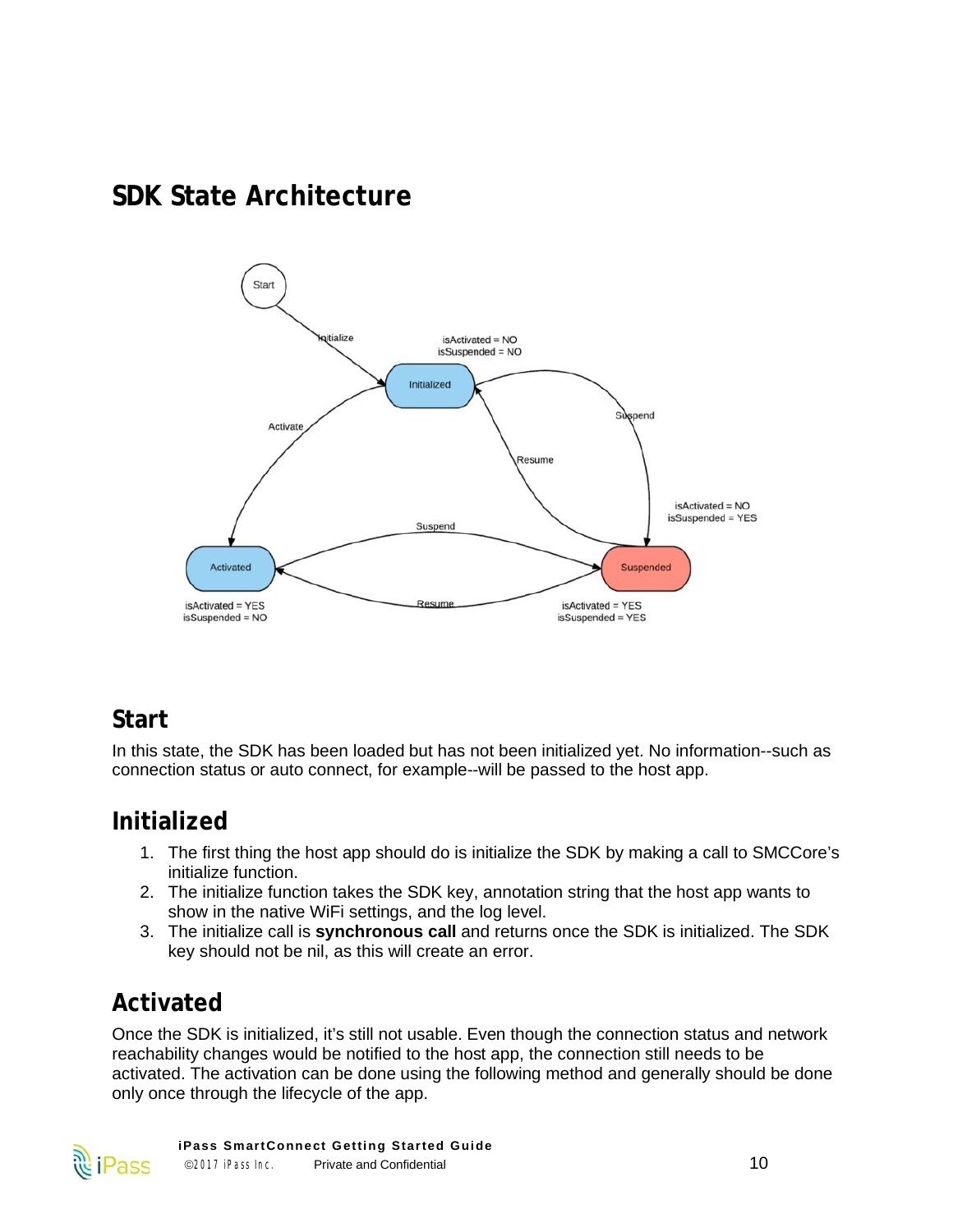# <span id="page-11-0"></span>**Token Activation**

The first method uses a token. The host makes an API call to its server to get the token, The host app's server makes a call to the iPass server to get the token. The iPass server returns the token to the host app's server, which then returns it back to host app. The host app then uses this token to activate the SDK.

## <span id="page-11-1"></span>**Suspended**

At any given point in time, if the host app wants to stop the iPass SDK from attempting connection to a network, stop using location and motions sensors so that the app can call the *suspend function.* Once in *suspended* state, the SDK will not perform any connection, although it will still notify the caller of the network changes using one of the connection delegates.

#### <span id="page-11-2"></span>**Resume**

To come out of *suspended* state the host app can call the *resume* function on the *SMCCore.*  Once resumed, the SDK goes back to activated state and starts to work normally.

# <span id="page-11-3"></span>**UI Recommendations**

# <span id="page-11-4"></span>**Auto Login Enabled**

<span id="page-11-5"></span>Our SDK will automatically connect in the background: no UI is required.

## **Disabled**

Although the host app should display some type of "login" or "connect" button and ask the user to connect, it's recommended to always have the *auto-login* setting turned on in the profile

### <span id="page-11-6"></span>**Browser Login**

The SDK sends a callback to the UI. The host app then shows the message, informs the SDK, and launches the browser.

## <span id="page-11-7"></span>**CAPTCHA-based Networks**

iPass SmartConnect SDK also supports authentication to CAPTCHA (in-flight) -based networks, such as Gogo inflight. Unlike authentication to non-CAPTCHA-based networks, which can happen in the background without user intervention, CAPTCHA-based networks require the

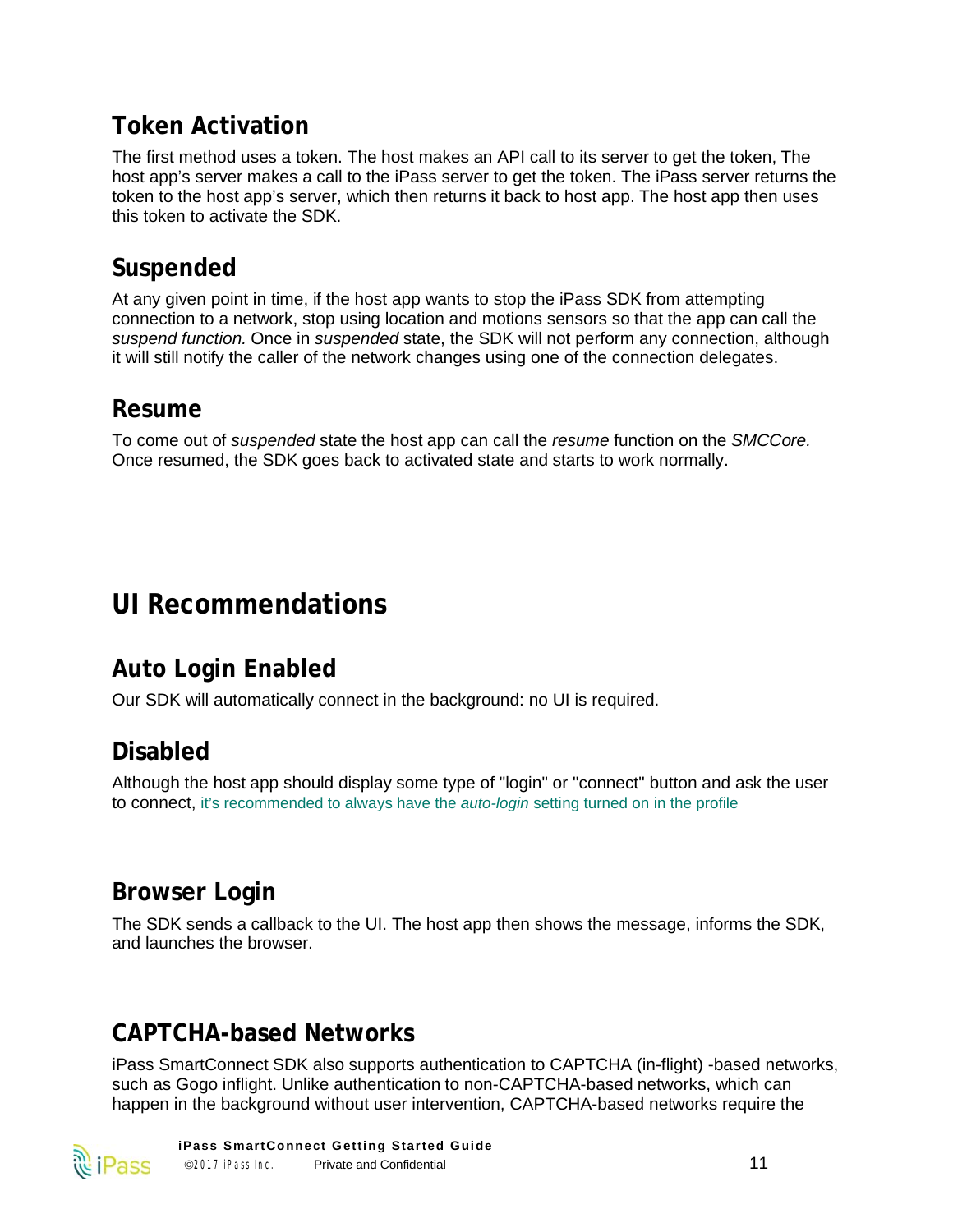host app to be brought to the foreground so that the user can enter CAPTCHA. When a user selects an in-flight network, the SDK notifies the host app that it requires a UI in order to complete the authentication. The invoked callback is:

-(void)connectionRequiresUI:(SMCUIRequiredReason)reason completionHandler:(nullable UIRequiredCompletionHandler)completionHandler;

#### The required reason for this particular case is: *SMCUIRequiredReasonRequiresAppInForeground*

When the host app receives this callback, it should display a notification using UILocalNotification, asking you to bring the application to the foreground. Once the user brings the app to foreground, the SDK will automatically detect it and resume the authentication, eventually launching the CAPTCHA page. The iPass SDK also notifies the host app before launching the CAPTCHA, using the following callback:

-(void)willDisplayCaptcha:(SMCCaptchaViewController\*)viewController;



This gives the host app the ability to customize the UI (such as navigation barColor or tintColor.). Once the CAPTCHA is displayed and you enter the CAPTCHA, authentication is completed and the callback is notified of success or failure.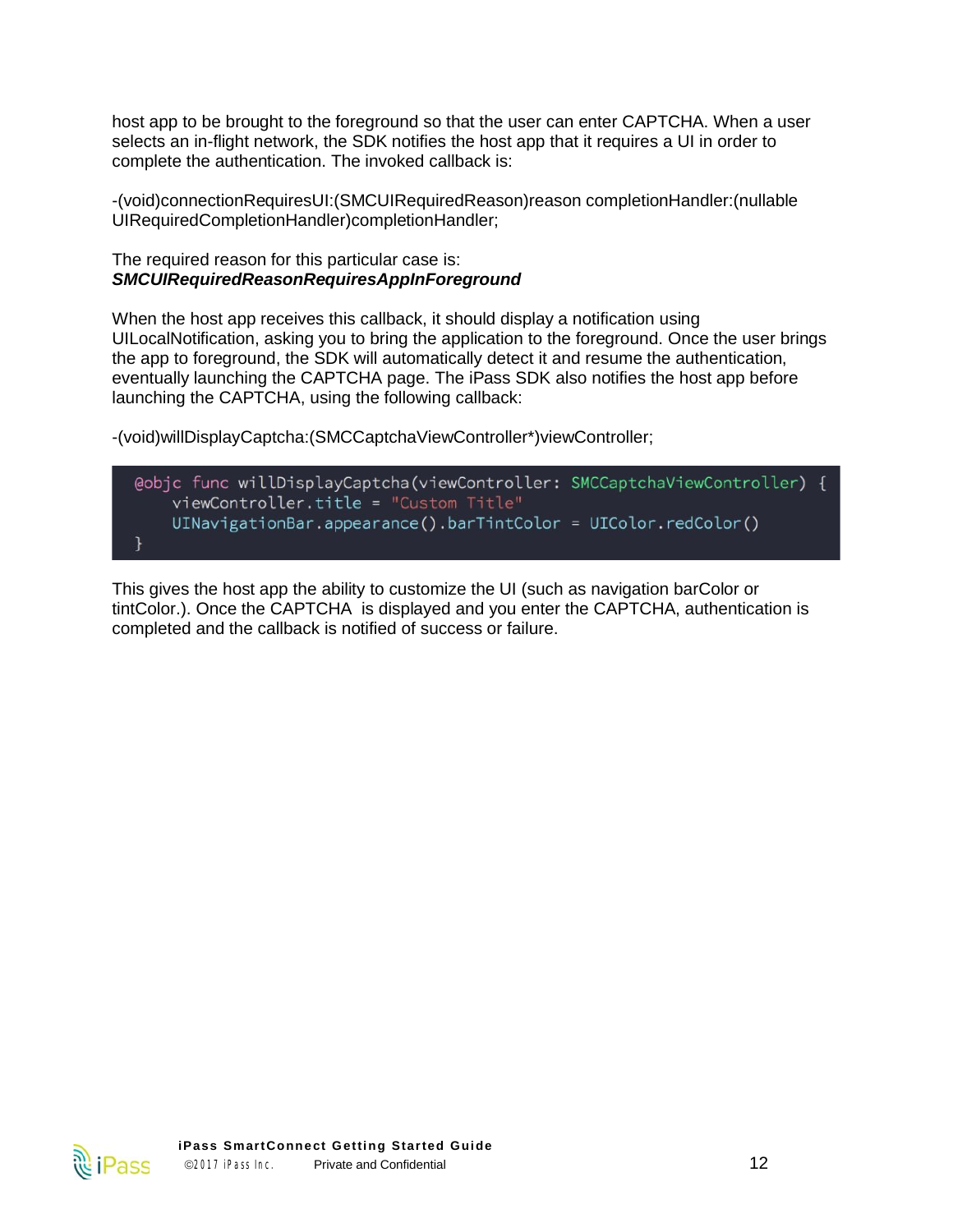| SwiftExample now<br>Please launch SwiftExample for connection |                                |
|---------------------------------------------------------------|--------------------------------|
| Wi-Fi                                                         |                                |
| gogoinflight<br>TestAnnotation                                | T                              |
| <b>CHOOSE A NETWORK</b>                                       |                                |
| #SFO FREE WIFI<br>TestAnnotation                              | (i)<br>令                       |
| AP118-site1                                                   | (i)<br>$A \approx$             |
| AP118-site2                                                   | $\theta \in (i)$               |
| AP118-site3                                                   | $\mathbf{a} \in (i)$           |
| attwifi<br>TestAnnotation                                     | Œ<br>令                         |
| Boingo Hotspot<br>TestAnnotation                              | G)<br>$\hat{z}$                |
| <b>BTOpenzone</b><br>TestAnnotation                           | Œ<br>÷,                        |
| <b>Consolidated Services</b>                                  | (i)<br>$\hat{=}$               |
| CS-GIS                                                        | G.<br>令                        |
| <b>CS-PROXYWEP</b>                                            | (i)<br>$\widehat{\mathcal{P}}$ |
| <b>CS-PSK</b>                                                 | Œ<br>$\widehat{\mathcal{F}}$   |
| gogoinflight_test                                             | Œ<br>ទ                         |

# <span id="page-13-0"></span>**How to register Your App and Generate an SDK Key**

To register your app and generate an SDK key:

- 1. Sign in to the iPass Portal.
- 2. From the **Accounts** tab, select **Manage SDK Key**.
- 3. Select the **Generate SDK Key** to register your app and create a new SDK Key.

| <b>l</b> iPass        | Dashboard | Configuration | Tools              | <b>Reports</b> | Account | Service Packages | <b>Child Accounts</b> |               |             |                      |                  |        |
|-----------------------|-----------|---------------|--------------------|----------------|---------|------------------|-----------------------|---------------|-------------|----------------------|------------------|--------|
| <b>Manage SDK Key</b> |           |               |                    |                |         |                  |                       |               |             |                      |                  |        |
|                       |           |               |                    |                |         |                  |                       |               |             |                      | Select an action | iv.    |
|                       |           |               |                    |                |         |                  |                       |               |             |                      | Generate SDK Key |        |
|                       |           |               |                    |                |         |                  |                       |               |             |                      |                  | -<br>G |
| App ID                |           |               | <b>OS Platform</b> | Protocol       |         |                  | <b>SDK Key</b>        | <b>Status</b> | Modified By | <b>Modified Date</b> | Action           |        |
|                       |           |               |                    |                |         |                  |                       |               |             |                      |                  |        |

Form to register a new app

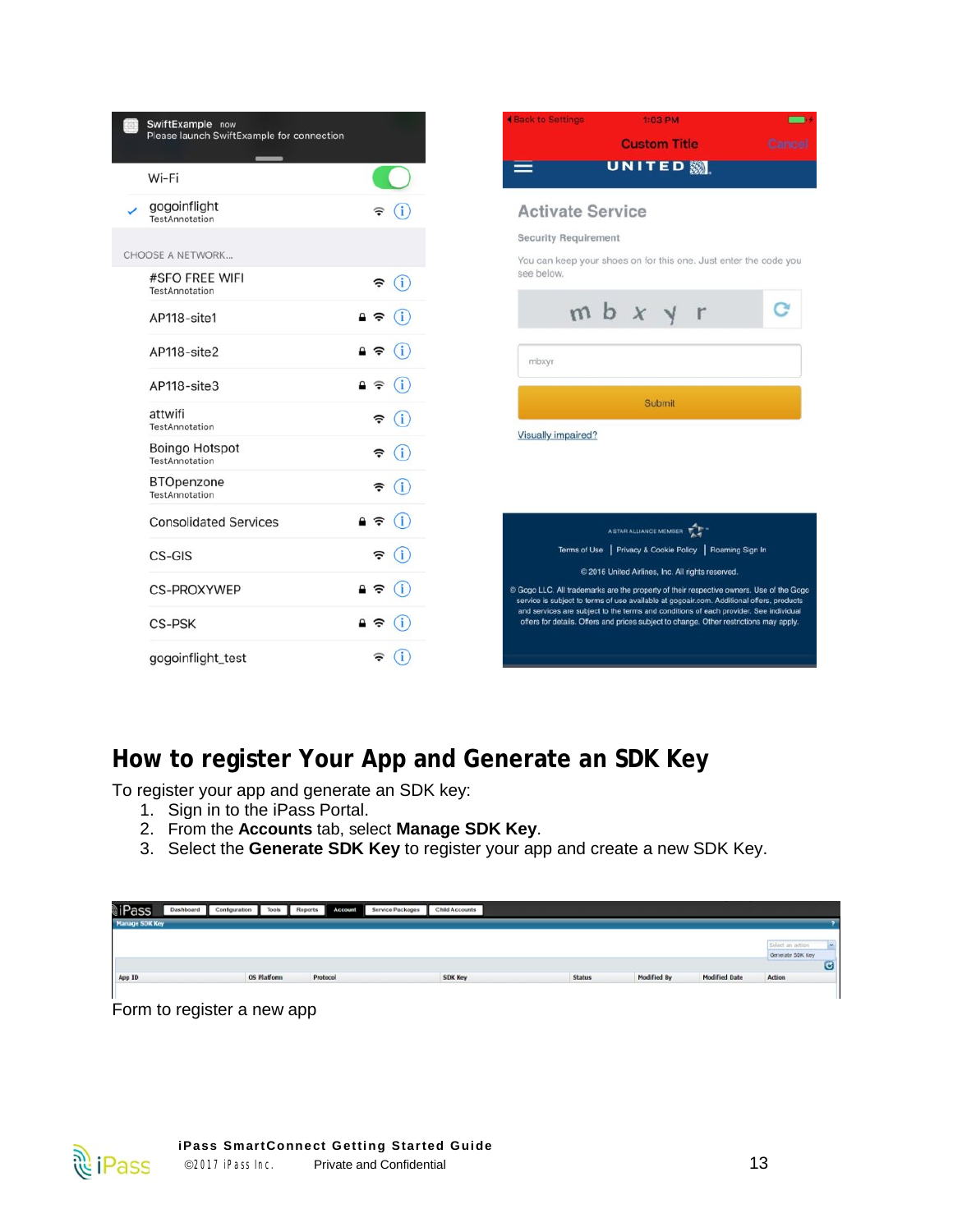|                            |                                                                                        | Welcome symphony@ipass.com from IPASS INC.   Switch User   Switch Company   Log out |
|----------------------------|----------------------------------------------------------------------------------------|-------------------------------------------------------------------------------------|
| <b>NiPass</b><br>Dashboard | Account Management<br>Service Packages<br>Configuration<br>Reports<br>Account<br>Tools |                                                                                     |
| Manage SDK Key             |                                                                                        |                                                                                     |
| Manage SDK Key > Add       | 197                                                                                    |                                                                                     |
| URI Launcher Protocol      |                                                                                        |                                                                                     |
| App ID*                    |                                                                                        |                                                                                     |
| OS Platform*               |                                                                                        |                                                                                     |
|                            | Save.<br><b>Depat</b>                                                                  |                                                                                     |
|                            |                                                                                        |                                                                                     |
|                            |                                                                                        |                                                                                     |

The **Generate SDK Key** page has the following fields:

- URI Launcher Protocol
- ∑ App ID
- **OS Platform**

App ID and OS Platform are mandatory fields. The URI Launcher Protocol is not mandatory and can remain blank.

App ID should be the *'bundle identifier'* of the application as mentioned in the "Getting Started" section of this SDK, under application target . For example, the reference app's application id is *com.ipass.smartconnect.swiftexample*.

| $\mathbf{v}$ $\mathbf{F}$ Examples         | $\Box$              | Info<br><b>Build Rules</b><br>Capabilities<br>Resource Tags<br><b>Build Settings</b><br><b>Build Phases</b><br>General |
|--------------------------------------------|---------------------|------------------------------------------------------------------------------------------------------------------------|
| <b>Shared</b><br>Framework<br>SwiftExample | PROJECT<br>Examples | ▼ Identity                                                                                                             |
| DbjCExample                                | <b>TARGETS</b>      | Display Name   iPass Works !!                                                                                          |
| $\blacktriangleright$ Products             | SwiftExample        | Bundle Identifier com.ipass.smartconnect.swiftexample                                                                  |
|                                            | ObjCExample         | Version 1.0.0<br>Build 1.0.0.50                                                                                        |
|                                            |                     | $\Psi$ Signing<br>Automatically manage signing<br>Xcode will create and update profiles, app IDs, and<br>certificates. |
|                                            |                     | ▼ Signing (Debug)<br>¢<br>Provisioning Profile None<br>Team None<br>Signing Certificate None                           |

The SDK key is generated based on the combination of "App ID" and "Platform." This combination has to be unique and never used before..

Once the App is registered, Review SDK Key Information shows the generated SDK Key, along with app information.

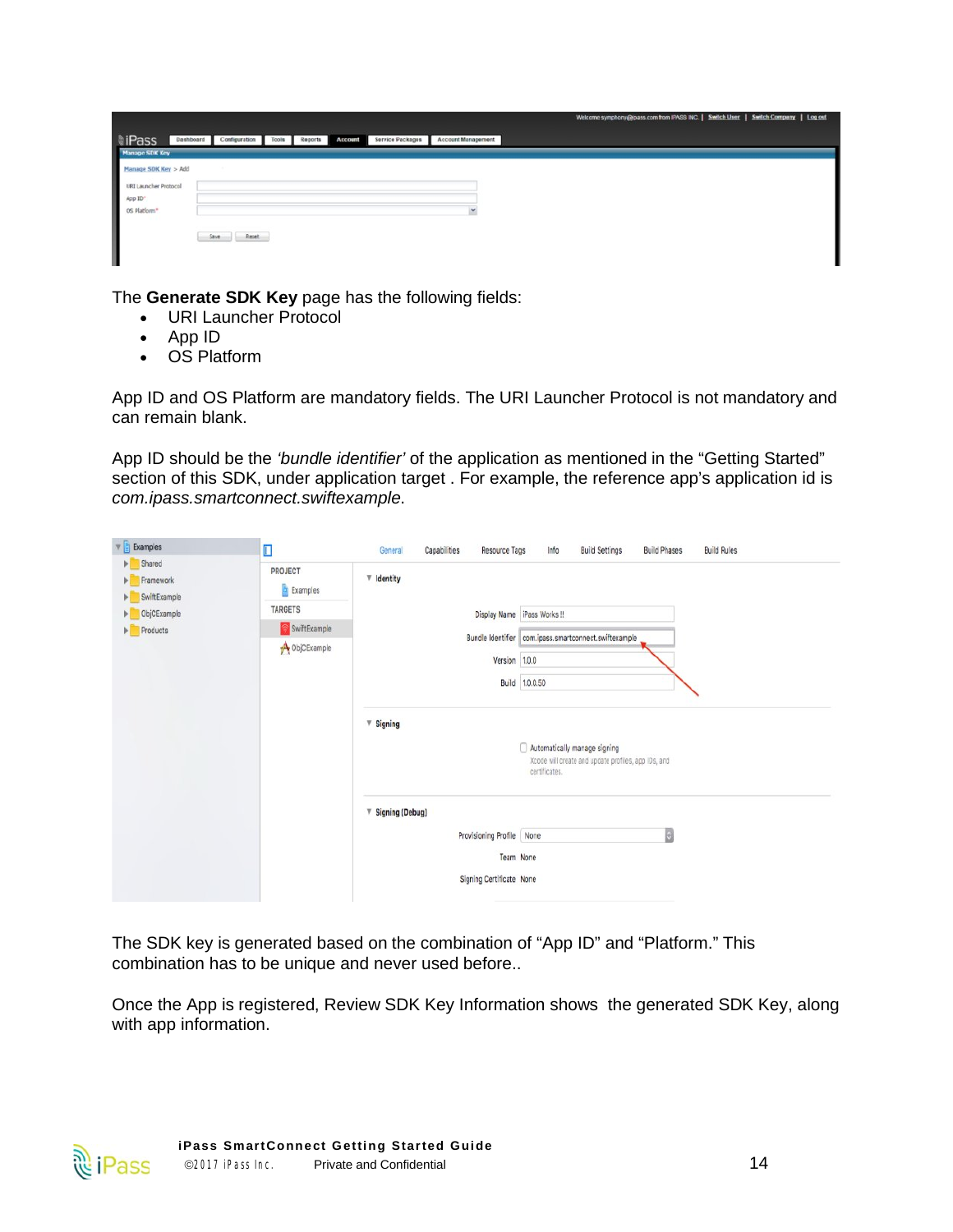|                          | Dashboard<br>Configuration<br>Reports<br>Tools | Service Packages<br><b>Account</b>                                                                                                                                                                                             |
|--------------------------|------------------------------------------------|--------------------------------------------------------------------------------------------------------------------------------------------------------------------------------------------------------------------------------|
| Manage SDK Key           |                                                |                                                                                                                                                                                                                                |
| Manage SDK Key > Add     |                                                |                                                                                                                                                                                                                                |
| URI Launcher Protocol    |                                                |                                                                                                                                                                                                                                |
| App ID*                  | com.trialappid                                 |                                                                                                                                                                                                                                |
| OS Platform <sup>®</sup> | Android                                        | $\sim$                                                                                                                                                                                                                         |
|                          | Save Reset                                     | <b>Review SDK Key Information</b><br>$\boldsymbol{\mathsf{x}}$<br>The user will need this information<br>Platform:<br>Android<br>com.trialappid<br>App ID:<br>Protocol:<br>6f06e1867bf34d12b05f101518af6554<br>SDK Key:<br>OK- |

If your "App ID" and "Platform" combination has been used previously, you'll receive an error message:

"This combination of App ID and Platform ID already exists."

| R                                                                       | Dashboard | Configuration  | <b>Tools</b> | Reports | <b>Account</b> | <b>Service Packages</b> |  |              |  |  |  |  |
|-------------------------------------------------------------------------|-----------|----------------|--------------|---------|----------------|-------------------------|--|--------------|--|--|--|--|
| <b>Manage SDK Key</b>                                                   |           |                |              |         |                |                         |  |              |  |  |  |  |
| Manage SDK Key > Add                                                    |           |                |              |         |                |                         |  |              |  |  |  |  |
| $\bullet$<br>This combination of APP ID and PLATFORM ID already exists. |           |                |              |         |                |                         |  |              |  |  |  |  |
| URI Launcher Protocol                                                   |           |                |              |         |                |                         |  |              |  |  |  |  |
| App ID*                                                                 |           | com.trialappid |              |         |                |                         |  |              |  |  |  |  |
| OS Platform*                                                            | Android   |                |              |         |                |                         |  | $\mathbf{v}$ |  |  |  |  |
|                                                                         |           | Reset<br>Save  |              |         |                |                         |  |              |  |  |  |  |

After the SDK Key is generated, the App ID details can be viewed on the Manage SDK Key page. Copy the SDK key to use in the client app.

# <span id="page-15-0"></span>**CONSTANTS**

<span id="page-15-1"></span>Note: All constants are Integers.

# **ACTIVATION STATUS CODE**

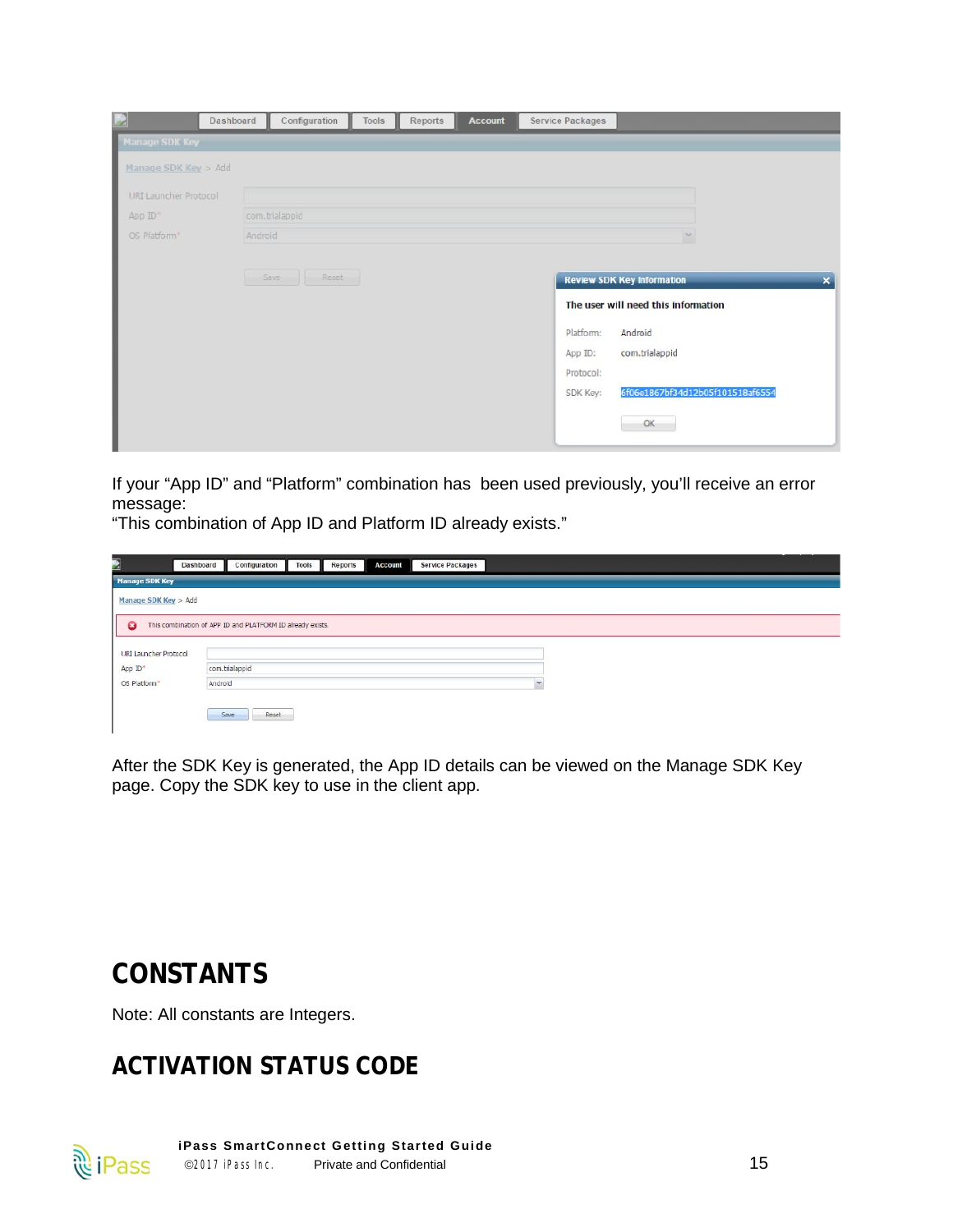| <b>VALUE</b> | <b>DESCRIPTION</b>                                                                                                               |
|--------------|----------------------------------------------------------------------------------------------------------------------------------|
| 100          | <b>InvalidJobResource:</b> We received an invalid job resources. Possible causes are<br>invalid token or credentials.            |
| 101          | Token is not valid.                                                                                                              |
| 102          | The profile that we got is not meant for this platform. Make sure that there's a default<br>(favorite) profile for your company. |
| 103          | The profile id is not valid.                                                                                                     |
| 104          | Failed to load profile.                                                                                                          |
| 105          | The activation data for this request is not valid.                                                                               |
| 106          | Invalid URL request.                                                                                                             |
| 107          | Invalid Activation Response.                                                                                                     |

# <span id="page-16-0"></span>**CONNECTION ERROR CODES**

The SMCConnectionStatus object in the connection delegate callbacks contains an NSError object which is valid whenever an error occurs, for example, connectionFailed. The error code in the NSError object provides information about the kind of error that occurred. They error code will be one of the following values:

| <b>VALUE</b> | <b>DESCRIPTION</b>                                                                                        |
|--------------|-----------------------------------------------------------------------------------------------------------|
| 100          | Login failed due to invalid credentials. This ideally should never happen. Contact your<br>administrator. |
| 101          | Internal Gateway Error. There's some problem with the gateway. Please try again<br>later.                 |
| 102          | Authentication request timed out on server.                                                               |
| 103          | Server has disabled authentication for this account. Please contact your administrator.                   |
| 104          | Unexpected response to the authentication request.                                                        |
| 105          | Logoff from the connection failed.                                                                        |
| 106          | Authentication was aborted. This could be due to lost signal, user selecting different<br>network, etc.   |
| 107          | Http timed out.                                                                                           |
| 108          | Insufficient time for connection. Please try again.                                                       |